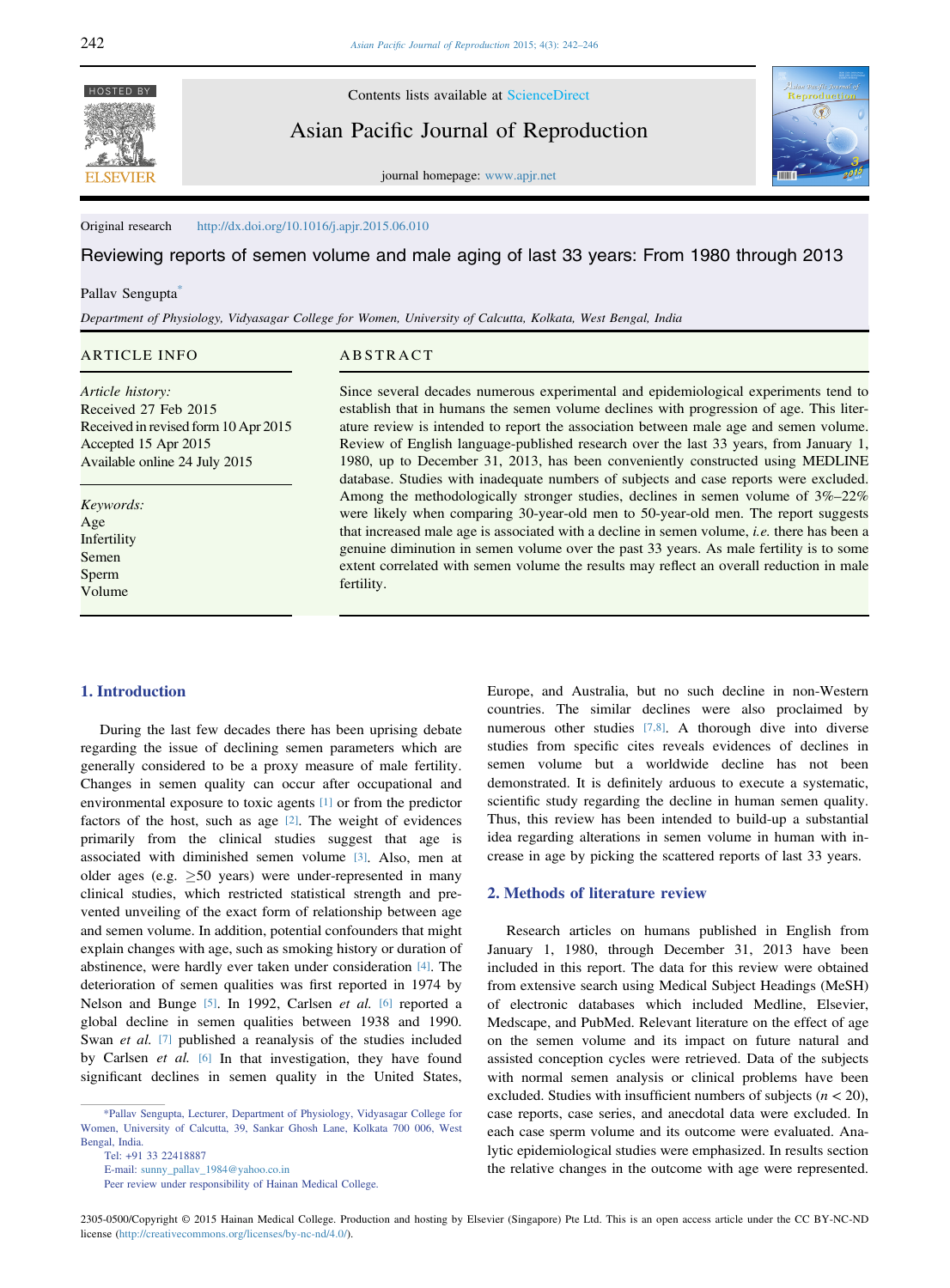#### <span id="page-1-0"></span>Table 1

Male age and semen volume (data from 1980 to 2013).

| Country       | Population                                      | Sample     | Male age definition (range/mean/group)       | Semen volume, mL                                 | Direction of                  | Ref    | Year |
|---------------|-------------------------------------------------|------------|----------------------------------------------|--------------------------------------------------|-------------------------------|--------|------|
|               |                                                 | size       |                                              |                                                  | effect with<br>increasing age | no.    |      |
| Israel        | Infertility clinic                              | 555        | A. 31 (0.2); B. 54 (4.2)                     | 30% decrease from A to B                         | $\downarrow$ (P < 0.0005)     | $[9]$  | 1982 |
| Germany       | Volunteers responding to advertisement          | 43         | A. 29 (3.2); B. 67 (7.8)                     | A. $4.0$ (1.7); B. $3.2$ (1.9)                   | $\downarrow$ (NS)             | $[10]$ | 1982 |
| Paris         | Semen donors                                    | 809        | A. 21-25; B. 26-30; C. 31-35                 | A. 3.2 (1.6); B. 3.7 (1.2); C. 3.6 (1.3)         | $\leftrightarrow$ (NS)        | $[11]$ | 1983 |
|               |                                                 |            | D. $36-40$ ; E. $41-45$ ; F. $46-50$         | D. 3.6 $(2.1)$ ; E. 3.6 $(1.7)$ ; F. 3.1 $(2.1)$ |                               |        |      |
| Italy         | Volunteers                                      | 445        | A. $<40$ ; B. 40-60; C. $>60$                | Gradual decrease after age 40                    |                               | [12]   | 1985 |
| China         | Family planning clinic                          | 1239       | $19 - 53$                                    | No correlation with age                          | $\leftrightarrow$             | $[13]$ | 1985 |
| Israel        | Sperm donors with counts $>200 \times 10^6$ /mL | 1299       | A. 34.6 (6.4); B.35.2 (9.4); C. 38.4 (12.5)  | A. $>6$ ; B. 1–5; C. <1                          |                               | $[14]$ | 1990 |
| U.S.A.        | Sperm donors                                    | 1283       | 34.3(0.2)                                    | $0.15\%$ decrease per year of age                | $\downarrow$ (P < 0.001)      | $[15]$ | 1996 |
| Spain         | Assisted conception                             | 345        | A. $\leq$ 30; B. 31–40                       | A. 3.1 $(0.6)$ ; B. 2.6 $(1.4)$                  | $\downarrow$ (NS)             | $[16]$ | 1996 |
|               |                                                 |            | C. $41-50$ ; D. $51-64$                      | C. 2.3 $(2.0)$ ; D. 2.2 $(0.9)$                  |                               |        |      |
| Germany       | Infertility clinic                              | 78         | A. <30 (matched by year of attendance)       | A. $4.1(1.6)$                                    | $\downarrow$ (NS)             | $[17]$ | 1996 |
|               |                                                 |            | B. <30 (matched by wives' ages)<br>C. > 50   | C. $3.2(1.9)$                                    |                               |        |      |
| Germany       | Older men planning further children             | 64         | A. 32.2; B. 50.3                             | A. $3.2$ (1.5); B. $3.2$ (1.7)                   | $\leftrightarrow$ (NS)        | $[18]$ | 1996 |
| U.K.          | Sperm donors                                    | 577        | $18 - 53$                                    | $0.01\%$ increase per year of age                | $\uparrow$ (NS)               | $[19]$ | 1996 |
| Belgium       | Sperm donors                                    | 416        | No age data                                  | Volume increased slightly                        | $\uparrow$ (NS)               | [20]   | 1996 |
| Greece        | Infertility clinic                              | 2385       | $25 - 59$                                    | No significant drop in semen volume              | $\leftrightarrow$             | $[21]$ | 1996 |
| U.S.A.        | Tertiary University centre                      | 510        | No age data                                  | No change in semen volume                        | $\leftrightarrow$             | $[22]$ | 1996 |
| Australia     | Volunteers                                      | 689        | No age data                                  | No decrease in semen volume                      | $\leftrightarrow$             | $[23]$ | 1997 |
| Denmark       | Fertility clinic                                | 1055       | No age data                                  | No decrease in semen volume                      | $\leftrightarrow$             | $[24]$ | 1997 |
| Denmark       | Fertility clinic                                | 8608       | No age data                                  | No decrease in semen volume                      | $\leftrightarrow$             | $[25]$ | 1997 |
| Sweden        | Infertility clinic                              | 718        | $21 - 54$                                    | Age correlation with volume $(r = 0.06)$         | $\leftrightarrow$             | $[26]$ | 1997 |
| Italy         | Infertility clinic                              | 3203       | $25 - 50$                                    | No alteration with age                           | $\leftrightarrow$             | $[27]$ | 1998 |
| U.S.A.        | Assisted conception                             | 821        | A. $\leq$ 39; B. 40–49; C. $\geq$ 50         | A. 2.7 $(0.1)$ ; B. 2.5 $(0.1)$ ; C. 2.1 $(0.2)$ | $\downarrow$ (P < 0.05)       | $[3]$  | 1998 |
| Spain         | Infertility clinic                              | 20411      | $31.9(5.4); 15-74$                           | $0.5\%$ decrease per year of age                 | $\downarrow$ (P < 0.001)      | $[28]$ | 1999 |
| U.S.A.        | Andrology lab                                   | 2065       | $33.6(5.8); 19-67$                           | Age correlation with volume $(r = 0.04)$         | $\perp$ (NS)                  | $[29]$ | 1999 |
| Germany       | Infertility clinic                              | 3437       | $19 - 63$                                    | Age-dependent decrease in semen volume           |                               | $[30]$ | 1999 |
| Norway        | Volunteers                                      | 5180       | No age data                                  | Decline in semen volume                          |                               | $[31]$ | 1999 |
| Slovenia      | Volunteers                                      | 2343       | No age data                                  | No decrease in semen volume                      | $\leftrightarrow$             | $[32]$ | 1999 |
| Denmark &     | Comparative clinical study                      | 632        | A. 20–35 (Danish); B. 22–47 (Finnish)        | High volume was observed in B than A             | $\uparrow$ (P < 0.01)         | $[33]$ | 2000 |
| Finland       |                                                 |            |                                              |                                                  |                               |        |      |
| Korea         | Andrology lab                                   | 22,249     | $21 - 40$                                    | No decrease in semen volume                      | $\leftrightarrow$             | $[34]$ | 2000 |
| Japan         | Andrology lab                                   | 711        | >20                                          | No decrease in semen volume                      | $\leftrightarrow$             | $[35]$ | 2001 |
| Germany       | Infertility clinic                              | 3698       | $19 - 63$                                    | Age-dependent decrease in semen volume           | $\downarrow$ (P < 0.001)      | $[36]$ | 2002 |
| Germany       | Infertility lab                                 | <b>200</b> | A. $21-25$ ; B. $>50$                        | 29% decrease in Group B than A                   | $\downarrow$ (P < 0.0005)     | $[37]$ | 2002 |
| U.S.A.        | Cohort study                                    | 97         | $22 - 80$                                    | 0.03 mL decrease per year of age                 | $\downarrow$ (P < 0.01)       | $[38]$ | 2003 |
| Australia     | Prostate cancer project                         | 567        | $52 - 79$                                    | Age-dependent decrease in semen volume           | $\downarrow$ (P < 0.001)      | $[39]$ | 2004 |
| <b>Brazil</b> | Infertility patients                            | 889        | $A. \leq 45$ ; B. $>45$                      | 0.01 mL decrease per year of age                 |                               | $[40]$ | 2005 |
| U.S.A.        | Andrology lab                                   | 1174       | $>45$                                        | Age-dependent decrease in semen volume           |                               | $[41]$ | 2006 |
| India         | Andrology lab                                   | 368        | $25 - 59$                                    | Age-dependent decrease                           |                               | $[42]$ | 2006 |
| U.S.A.        | Infertility clinic                              | 388        | $>45$                                        | Age-dependent decrease in semen volume           |                               | $[43]$ | 2007 |
| Australia     | Infertility clinic                              | 225        | $>30$                                        | Decreased volume with low sperm count            |                               | $[44]$ | 2009 |
| Germany       | Fertility centre                                | 320        | A. $\langle 30; B. 30-35; C. 36-39; D. > 40$ | No alteration observed                           | $\leftrightarrow$ (NS)        | [45]   | 2009 |
| Korea         | Andrology lab                                   | 1139       | A. $19-27$ ; B. $>54$                        | Age-dependent decrease in semen volume           |                               | [46]   | 2010 |
|               |                                                 |            |                                              |                                                  | (continued on next page)      |        |      |

Pallav Sengupta/Asian Pacific Journal of Reproduction 2015; 4(3): 242 Pallav Sengupta/Asian Pacific Journal of Reproduction 2015; 4(3): 242-246

243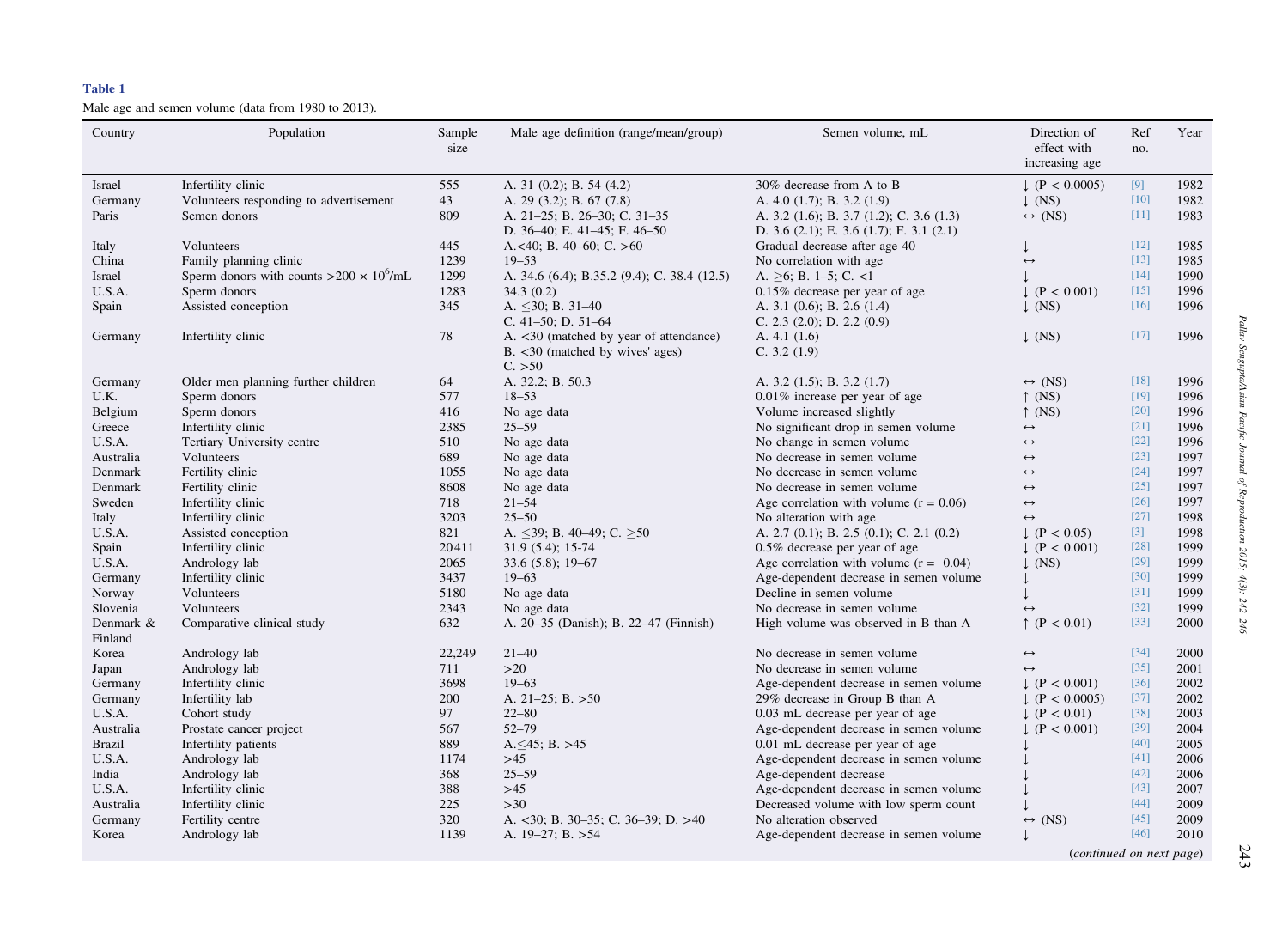| Table 1 (continued) |                                           |                                                      |                                        |                                               |                                               |                   |                                      |
|---------------------|-------------------------------------------|------------------------------------------------------|----------------------------------------|-----------------------------------------------|-----------------------------------------------|-------------------|--------------------------------------|
|                     | Population                                | Sample<br>size                                       | Male age definition (range/mean/group) | Semen volume, mL                              | increasing age<br>Direction of<br>effect with | Ref<br>no.        | Year                                 |
|                     | Periconceptional prospective cohort study | 227                                                  | $26 - 59$                              | Age-dependent decrease                        | (P < 0.01)                                    | $[47]$            | 2011                                 |
|                     | andrology lab                             | $224$<br>$904$<br>$104$<br>$4867$<br>$3729$<br>$201$ | $A \leq 35$ ; B. > 35                  | Age-dependent decrease                        |                                               |                   | 2011                                 |
|                     | Andrology lab                             |                                                      | $25 - 40$                              | Age-dependent decrease in semen volume        |                                               |                   |                                      |
|                     | Andrology lab                             |                                                      | $-55$ ; B. 35-39; C. $\geq 40$         | A. 2.87 (0.89); B.2.98 (1.09); C. 2.65 (0.95) | $\frac{1}{2}$                                 | $\overline{[50]}$ | 2012<br>2012<br>2013<br>2013<br>2013 |
|                     | Danish one-centre study                   |                                                      | A. $18-19$ ; B. $>54$                  | Increase per year of age                      |                                               | $[51]$            |                                      |
|                     | Andrology lab                             |                                                      | $33 - 35$                              | Age-dependent decrease in semen volume        | (P < 0.05)                                    | [52]              |                                      |
|                     | Infertility clinic                        |                                                      | $.20-40$ ; B. 40-60; C. >60            | Age-dependent decrease in sperm volume        |                                               | 53]               |                                      |
|                     | Infertility clinic                        | 5081                                                 | $6.5 - 72.3$                           | Volume decreases after 45 years of age        |                                               | [54]              |                                      |
|                     | Infertility clinic                        |                                                      | $\leq 30$ ; B. > 30                    | Decrease with age                             |                                               | [55]              | 2013                                 |

P value indicates that no statistical testing was done. no change: NS = not significant at P < 0.05, no P value indicates that no statistical testing was done.  $< 0.05$ , no  $\leftrightarrow$  = no change; NS = not significant at P  $\boldsymbol{\mathsf{II}}$  $\updownarrow$ are represented as Mean(SD);  $\downarrow$  = decrease;  $\uparrow$  = increase; Data are represented as Mean(SD);  $\downarrow$  = decrease;  $\uparrow$  = increase; Data

For example, if semen volume decreased from 4.2 mL in the younger age group to 3.6 mL in the older age group, then the relative decrease was 0.6/4.2, a 14% decrease in volume with increased age. Whenever possible, the differences between younger men (*i.e.*, ages  $\leq 30$  years) and older men (*i.e.*, ages  $\geq$ 50 years) were summarized.

## 3. Discussion: scenario of last 33 years

During the retrieval of relevant documents, it has been found a total of forty eight studies have evaluated the relationship between male age and semen volume in the last 33 years. The outcome of these studies are represented in [Table 1.](#page-1-0) Most of the reports are based on infertility clinic (37.5%), andrology laboratories or assisted conception populations (25%), while the others used volunteers recruited from sperm banks or advertisements (20.8%) and epidemiological studies (16.7%). Among the 48 published research works discussed in this article from 1980 through 2013, most are carried out in U.S.A., Germany and China, while others include Australia, India, Korea, Demark and so on. Most of the studies have used sample size  $>1000$ (39.5%), a few used sample size between 500 and 1000 subjects (22.9%) and 18 studies have used sample size less than 500 men (37.6%). Two reports from Spain [\[28\]](#page-3-0) and Korea [\[34\]](#page-3-0) have used an extraordinarily large sample size (20 411 and 22 249 respectively). Out of 48 reports, 41 studies (85.4%) have provided data about the age of subjects. Most of the reports revolve around comparative study between younger and aged subjects, while some reports generally described the change in semen volume with increasing age. Although most of the studies have reported declines in semen volume with increased age; but, the number of reports with no alterations are also not negligible (31.2%). But most the reports are not ambiguous. Out of the 48 published articles, 29 have reported (60.4%) about decline in semen volume with male age, out of which again 10 reports depicted strong correlation with age [\[3,9,15,28,36,37,38,39,47,52\].](#page-3-0) Two of them [\[15,28\]](#page-3-0), those examined age as a continuous variable, showed a decrease of 0.15% [\[15\]](#page-3-0) to 0.5% [\[28\]](#page-3-0) for increase in age by each year, even after adjustment for potential confounding by duration of abstinence. Several of the remaining studies claiming decline in semen volume with increasing age found large differences in semen volume (ranging from 0.6 to 0.9 mL) between the youngest and the oldest age group(s) [\[3,10,16,17\]](#page-3-0). However, only one of these studies adjusted for potential confounding by duration of abstinence. Among the four studies that found no relationship between age and volume [\[11,13,18,26\],](#page-3-0) only one adjusted for duration of abstinence, by restricting analyses to less than  $\leq$ 5 days of abstinence [\[11\].](#page-3-0) The one study [\[19\]](#page-3-0) that reported a slight increase (0.01 mL/year) in volume with increased age, suggests that factor(s) related to time, other than aging, may also be responsible for the findings. Most of the studies listed in the following table did not adjust for potential confounding (e.g., smoking, type of infertility among clinic patients). Few studies adjusted are for abstinence, although there is good evidence in the literature that an increased duration of abstinence increases volume in a timedependent fashion. A longer duration of abstinence among older men would likely to be bias towards finding no association or a positive association (an increase in volume with an increase in age). Overall, this may have contributed to a bias towards the null in results across studies. Four [\[15,17,28,30\]](#page-3-0) of the five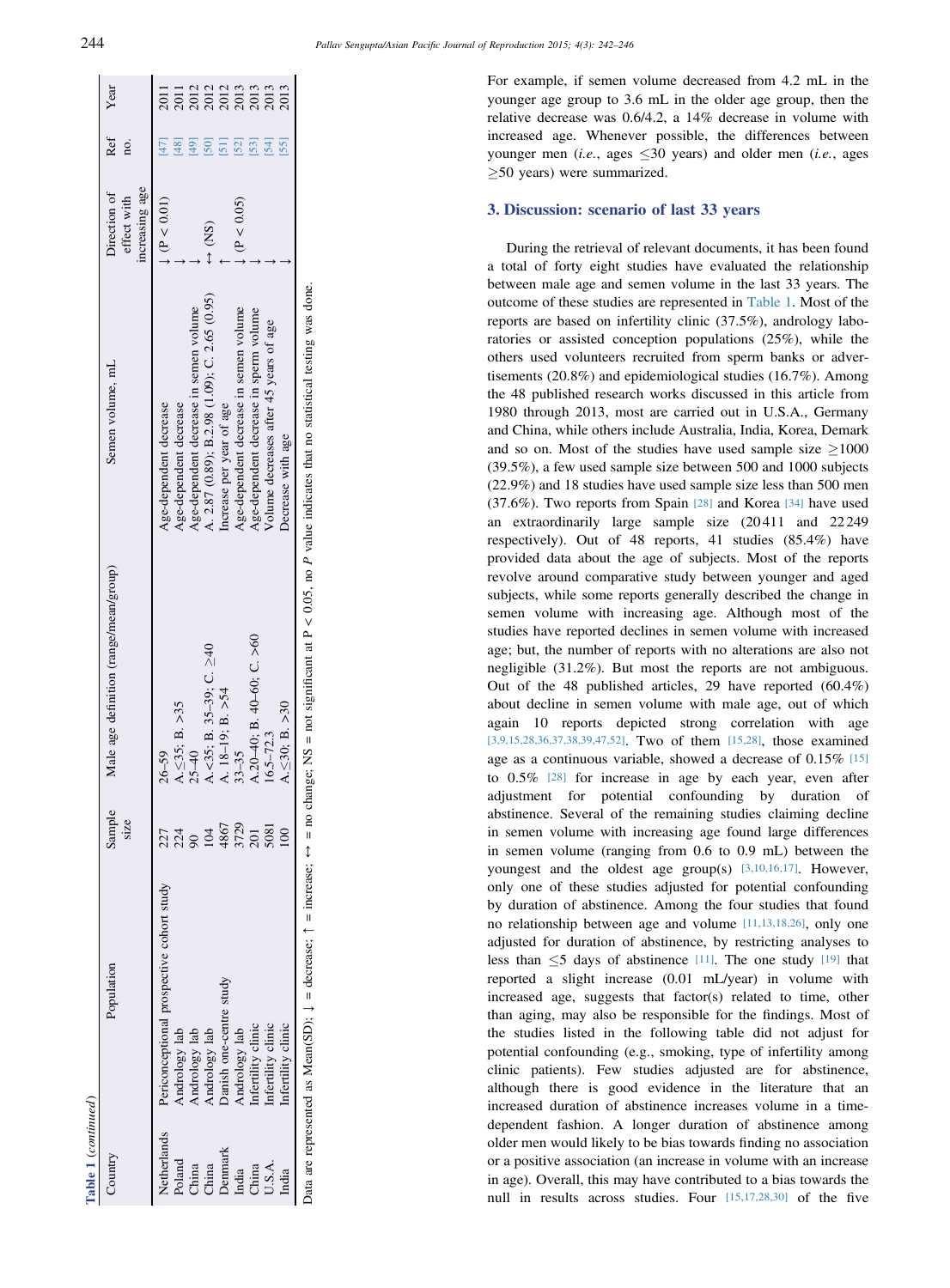<span id="page-3-0"></span>[11,15,17,28,30] studies that did control for duration of abstinence showed a decrease in volume with increased age. The weight of the evidence suggests that there is a decrease in semen volume with increasing age, most notably among men over 50 years of age. In those studies that report a decrease, the relative decrease ranges between 3% and 30% for men less than 30 years old compared with men  $>50$  years old, with most of these studies reporting a change of approximately 20%–30%. The methodologically stronger studies [15,17,28] found more modest decreases of 3%–22% comparing men in these age groups.

This review may strongly evince that the trend of fathering in older age may come with risks for diminished sperm volume which is also attributed to environmental, occupational and other lifestyle factors [56–[61\]](#page-4-0). Future studies examining the relationship between male age and semen volume could improve the methodological quality of the existing studies by controlling the effects of potential confounding factors. As better biomarkers are now developed and are being used in epidemiological study designs, more knowledge may be gained regarding associations of age with semen volume and fertility in the future reports.

## Conflict of interest statement

We declare that we have no conflict of interest.

## References

- [1] [Sengupta P, Banerjee R. Environmental toxins: alarming impacts](http://refhub.elsevier.com/S2305-0500(15)00013-5/sref1) [of pesticides on male fertility.](http://refhub.elsevier.com/S2305-0500(15)00013-5/sref1) Hum Exp Toxicol 2014; 33(10): [1017-1039](http://refhub.elsevier.com/S2305-0500(15)00013-5/sref1).
- [2] [Kidd SA, Eskenazi B, Wyrobek AJ. Effects of male age on semen](http://refhub.elsevier.com/S2305-0500(15)00013-5/sref2) [quality and fertility: a review of the literature.](http://refhub.elsevier.com/S2305-0500(15)00013-5/sref2) Fertil Steril 2001; 75[: 237-248](http://refhub.elsevier.com/S2305-0500(15)00013-5/sref2).
- [3] [Spandorfer SD, Avrech OM, Colombero LT, Palermo GD,](http://refhub.elsevier.com/S2305-0500(15)00013-5/sref3) [Rosenwaks Z. Effect of parental age on fertilization and pregnancy](http://refhub.elsevier.com/S2305-0500(15)00013-5/sref3) [characteristics in couples treated by intracytoplasmic sperm injec](http://refhub.elsevier.com/S2305-0500(15)00013-5/sref3)tion. [Hum Reprod](http://refhub.elsevier.com/S2305-0500(15)00013-5/sref3) 1998; 13: 334-338.
- [4] [Wyrobek AJ, Gordon LA, Burkhart JG, Francis MW, Kapp RW,](http://refhub.elsevier.com/S2305-0500(15)00013-5/sref4) [Letz G, et al. An evaluation of human sperm as indicators of](http://refhub.elsevier.com/S2305-0500(15)00013-5/sref4) [chemically induced alterations of spermatogenic function. A report](http://refhub.elsevier.com/S2305-0500(15)00013-5/sref4) [of the U.S. Environmental Protection Agency Gene-Tox Program.](http://refhub.elsevier.com/S2305-0500(15)00013-5/sref4) [Mutat Res](http://refhub.elsevier.com/S2305-0500(15)00013-5/sref4) 1983; 115: 73-148.
- [5] [Nelson CMK, Bunge RG. Semen analysis-evidence of](http://refhub.elsevier.com/S2305-0500(15)00013-5/sref5) [changing parameters of male fertility potential.](http://refhub.elsevier.com/S2305-0500(15)00013-5/sref5) Fertil Steril 1974; 25[: 503-507.](http://refhub.elsevier.com/S2305-0500(15)00013-5/sref5)
- [6] [Carlsen E, Giwercman A, Keiding N, Skakkebaek NE. Evidence](http://refhub.elsevier.com/S2305-0500(15)00013-5/sref6) [for decreasing quality of semen during past 50 years.](http://refhub.elsevier.com/S2305-0500(15)00013-5/sref6) Br Med J 1992; 305[: 609-613.](http://refhub.elsevier.com/S2305-0500(15)00013-5/sref6)
- [7] [Swan SH, Elkin EP, Fenster L. Have sperm densities declined? A](http://refhub.elsevier.com/S2305-0500(15)00013-5/sref7) [reanalysis of global trend data.](http://refhub.elsevier.com/S2305-0500(15)00013-5/sref7) Environ Health Persp 1997; 105: [1228-1232](http://refhub.elsevier.com/S2305-0500(15)00013-5/sref7).
- [8] [Auger J, Kunstmann JM, Czyglik F, Jouannet P. Decline in semen](http://refhub.elsevier.com/S2305-0500(15)00013-5/sref8) [quality among fertile men in Paris during the past 20 years.](http://refhub.elsevier.com/S2305-0500(15)00013-5/sref8) New [Eng J Med](http://refhub.elsevier.com/S2305-0500(15)00013-5/sref8) 1995; 332: 281-285.
- [9] [Homonnai ZT, Fainman N, David MP, Paz GF. Semen quality and](http://refhub.elsevier.com/S2305-0500(15)00013-5/sref9) [sex hormone pattern of 29 middle aged men.](http://refhub.elsevier.com/S2305-0500(15)00013-5/sref9) Andrologia 1982; 14: [164-170.](http://refhub.elsevier.com/S2305-0500(15)00013-5/sref9)
- [10] [Nieschlag E, Lammers U, Freischem C, Langer K, Wickings E.](http://refhub.elsevier.com/S2305-0500(15)00013-5/sref10) [Reproductive functions in young fathers and grandfathers.](http://refhub.elsevier.com/S2305-0500(15)00013-5/sref10) J Clin [Endocrinol Metab](http://refhub.elsevier.com/S2305-0500(15)00013-5/sref10) 1982; 55: 676-681.
- [11] [Schwartz D, Mayaux MJ, Spira A, Moscato ML, Jouannet P,](http://refhub.elsevier.com/S2305-0500(15)00013-5/sref11) [Czyglik F, et al. Semen characteristics as a function of age in 833](http://refhub.elsevier.com/S2305-0500(15)00013-5/sref11) fertile men. [Fertil Steril](http://refhub.elsevier.com/S2305-0500(15)00013-5/sref11) 1983; 39: 530-535.
- [12] [Dondero F, Mazzilli F, Giovenco P, Lenzi A, Cerasaro M. Fertility](http://refhub.elsevier.com/S2305-0500(15)00013-5/sref12) in older men. [J Endocrinol Invest](http://refhub.elsevier.com/S2305-0500(15)00013-5/sref12) 1985; 8(2): 87-91.
- [13] [Wang C, Chan SYW, Leung A, Ng RP, Ng M, Tang LCH, et al.](http://refhub.elsevier.com/S2305-0500(15)00013-5/sref13) [Cross-sectional study of semen parameters in a large group of](http://refhub.elsevier.com/S2305-0500(15)00013-5/sref13) [normal Chinese men.](http://refhub.elsevier.com/S2305-0500(15)00013-5/sref13) Int J Androl 1985; 8: 257-274.
- [14] [Singer R, Sagiv M, Levinsky H, Allalouf D. Andrological pa](http://refhub.elsevier.com/S2305-0500(15)00013-5/sref14)[rameters in men with high sperm counts and possible correlation](http://refhub.elsevier.com/S2305-0500(15)00013-5/sref14) with age. [Arch Androl](http://refhub.elsevier.com/S2305-0500(15)00013-5/sref14) 1990; 24: 107-111.
- [15] [Fisch H, Goluboff E, Olson J, Feldshuh J, Broder S, Barad D.](http://refhub.elsevier.com/S2305-0500(15)00013-5/sref15) [Semen analyses in 1283 men from the United States over a 25-year](http://refhub.elsevier.com/S2305-0500(15)00013-5/sref15) [period: no decline in quality.](http://refhub.elsevier.com/S2305-0500(15)00013-5/sref15) Fertil Steril 1996; 65: 1009-1014.
- [16] [Gallardo E, Simon C, Levy M, Guanes P, Remohi J, Pellicer A.](http://refhub.elsevier.com/S2305-0500(15)00013-5/sref16) [Effect of age on sperm fertility potential: oocyte donation as a](http://refhub.elsevier.com/S2305-0500(15)00013-5/sref16) model. [Fertil Steril](http://refhub.elsevier.com/S2305-0500(15)00013-5/sref16) 1996; 66: 260-264.
- [17] [Rolf C, Behre H, Nieschlag E. Reproductive parameters of older](http://refhub.elsevier.com/S2305-0500(15)00013-5/sref17) [compared to younger men of infertile couples.](http://refhub.elsevier.com/S2305-0500(15)00013-5/sref17) Int J Androl 1996; 19[: 135-142](http://refhub.elsevier.com/S2305-0500(15)00013-5/sref17).
- [18] [Haidl G, Jung A, Schill WB. Aging and sperm function.](http://refhub.elsevier.com/S2305-0500(15)00013-5/sref18) Hum Reprod 1996; 11[: 558-560.](http://refhub.elsevier.com/S2305-0500(15)00013-5/sref18)
- [19] [Irvine S, Carwood E, Richardson D, MacDonald E, Aitken J.](http://refhub.elsevier.com/S2305-0500(15)00013-5/sref19) [Evidence of deteriorating semen quality in the United Kingdom:](http://refhub.elsevier.com/S2305-0500(15)00013-5/sref19) [birth cohort study in 577 men in Scotland over 11 years.](http://refhub.elsevier.com/S2305-0500(15)00013-5/sref19) BMJ 1996; 312[: 467-471.](http://refhub.elsevier.com/S2305-0500(15)00013-5/sref19)
- [20] [Van Waeleghem K, De Clercq N, Vermeulen L, Schoonjans F,](http://refhub.elsevier.com/S2305-0500(15)00013-5/sref20) [Comhaire F. Deterioration of sperm quality in young healthy](http://refhub.elsevier.com/S2305-0500(15)00013-5/sref20) [Belgian men.](http://refhub.elsevier.com/S2305-0500(15)00013-5/sref20) Hum Reprod 1996; 11: 325-329.
- [21] [Adamopoulos DA, Pappa A, Nicopoulou S, Anderou E,](http://refhub.elsevier.com/S2305-0500(15)00013-5/sref21) [Karamertzanis M, Michopoulos J, et al. Seminal volume and total](http://refhub.elsevier.com/S2305-0500(15)00013-5/sref21) [sperm number trends in men attending subfertility clinics in the](http://refhub.elsevier.com/S2305-0500(15)00013-5/sref21) [Greater Athens area during the period 1977-1993.](http://refhub.elsevier.com/S2305-0500(15)00013-5/sref21) Hum Reprod 1996; 11[: 1936-1941.](http://refhub.elsevier.com/S2305-0500(15)00013-5/sref21)
- [22] [Paulsen CA, Berman NG, Wang C. Data from men in greater](http://refhub.elsevier.com/S2305-0500(15)00013-5/sref22) [Seattle area reveals no downward trend in semen quality: further](http://refhub.elsevier.com/S2305-0500(15)00013-5/sref22) [evidence that deterioration of semen quality is not geographically](http://refhub.elsevier.com/S2305-0500(15)00013-5/sref22) uniform. Fertil Steril 1996; 65[: 1015-1020.](http://refhub.elsevier.com/S2305-0500(15)00013-5/sref22)
- [23] [Handelsman DJ. Sperm output of healthy men in Australia:](http://refhub.elsevier.com/S2305-0500(15)00013-5/sref23) [magnitude of bias due to self-selected volunteers.](http://refhub.elsevier.com/S2305-0500(15)00013-5/sref23) Hum Reprod 1997; 12[: 2701-2705.](http://refhub.elsevier.com/S2305-0500(15)00013-5/sref23)
- [24] [Rasmussen PE, Erb K, Westergaard L, Laursen Steen B. No evi](http://refhub.elsevier.com/S2305-0500(15)00013-5/sref24)[dence for decreasing semen quality in four birth cohorts of 1,055](http://refhub.elsevier.com/S2305-0500(15)00013-5/sref24) [Danish men born between 1950 and 1970.](http://refhub.elsevier.com/S2305-0500(15)00013-5/sref24) Fertil Steril 1997; 68: [1059-1064.](http://refhub.elsevier.com/S2305-0500(15)00013-5/sref24)
- [25] [Zheng Y, Bonde JPE, Ernst E, Mortensen JT, Egense J. Is semen](http://refhub.elsevier.com/S2305-0500(15)00013-5/sref25) [quality related to the year of birth among Danish infertility clients?](http://refhub.elsevier.com/S2305-0500(15)00013-5/sref25) [Int J Epidemiol](http://refhub.elsevier.com/S2305-0500(15)00013-5/sref25) 1997; 26(6): 1289-1297.
- [26] [Berling S, Wolner-Hanssen P. No evidence of deteriorating semen](http://refhub.elsevier.com/S2305-0500(15)00013-5/sref26) [quality among men in infertile relationships during the last decade:](http://refhub.elsevier.com/S2305-0500(15)00013-5/sref26) [a study of males from southern Sweden.](http://refhub.elsevier.com/S2305-0500(15)00013-5/sref26) Hum Reprod 1997; 12: [1002-1005.](http://refhub.elsevier.com/S2305-0500(15)00013-5/sref26)
- [27] [Mita P, Piatti E, Romano A, Magro B. Epidemiology of male](http://refhub.elsevier.com/S2305-0500(15)00013-5/sref27) infertility. [Arch Ital Urol Androl](http://refhub.elsevier.com/S2305-0500(15)00013-5/sref27) 1998; 70(2): 85-91.
- [28] [Andolz P, Bielsa MA, Vila J. Evolution of semen quality in](http://refhub.elsevier.com/S2305-0500(15)00013-5/sref28) [northeastern Spain: a study in 22,759 infertile men over a 36 year](http://refhub.elsevier.com/S2305-0500(15)00013-5/sref28) period. [Hum Reprod](http://refhub.elsevier.com/S2305-0500(15)00013-5/sref28) 1999; 14: 731-735.
- [29] [Centola GM, Eberly S. Seasonal variations and age-related changes](http://refhub.elsevier.com/S2305-0500(15)00013-5/sref29) [in human sperm count, motility, motion parameters, morphology,](http://refhub.elsevier.com/S2305-0500(15)00013-5/sref29) [and white blood cell concentration.](http://refhub.elsevier.com/S2305-0500(15)00013-5/sref29) Fertil Steril 1999; 72: 803-808.
- [30] [Rolf C, Kenkel S, Nieschlag E. Age-dependent changes in semen](http://refhub.elsevier.com/S2305-0500(15)00013-5/sref30) [characteristics of patients attending a tertiary infertility clinic \[ab](http://refhub.elsevier.com/S2305-0500(15)00013-5/sref30)stract R-022]. In: [Abstracts of the 15th Annual Meeting of the](http://refhub.elsevier.com/S2305-0500(15)00013-5/sref30) [European Society of human Reproduction and Embryology. Tours,](http://refhub.elsevier.com/S2305-0500(15)00013-5/sref30) [France. Hum Reprod](http://refhub.elsevier.com/S2305-0500(15)00013-5/sref30); 1999, p. 288-289.
- [31] [Ulstein M, Irgens Å Irgens LM. Secular trends in sperm variables](http://refhub.elsevier.com/S2305-0500(15)00013-5/sref31) [for groups of men in fertile and infertile couples.](http://refhub.elsevier.com/S2305-0500(15)00013-5/sref31) Acta Obstet [Gynecol Scand](http://refhub.elsevier.com/S2305-0500(15)00013-5/sref31) 1999; 78: 332-335.
- [32] [Zorn B, Virant-Klun I, Verdenik I, Meden-Vrtovec H. Semen quality](http://refhub.elsevier.com/S2305-0500(15)00013-5/sref32) [changes among 2343 healthy Slovenian men included in an IVF-ET](http://refhub.elsevier.com/S2305-0500(15)00013-5/sref32) [programme from 1983 to 1996.](http://refhub.elsevier.com/S2305-0500(15)00013-5/sref32) Int J Androl 1999; 22: 178-183.
- [33] [Jensen TK, Vierula M, Hjollund NHI, Saaranen M, Scheike T,](http://refhub.elsevier.com/S2305-0500(15)00013-5/sref33) [Saarikoski S, et al. Semen quality among Danish and Finnish men](http://refhub.elsevier.com/S2305-0500(15)00013-5/sref33) [attempting to conceive.](http://refhub.elsevier.com/S2305-0500(15)00013-5/sref33) Eur J Endocrinol 2000; 142: 47-52.
- [34] [Seo JT, Rha KH, Park YS, Lee MS. Semen quality over a 10-year](http://refhub.elsevier.com/S2305-0500(15)00013-5/sref34) [period in 22,249 men in Korea.](http://refhub.elsevier.com/S2305-0500(15)00013-5/sref34) Int J Androl 2000; 23: 194-198.